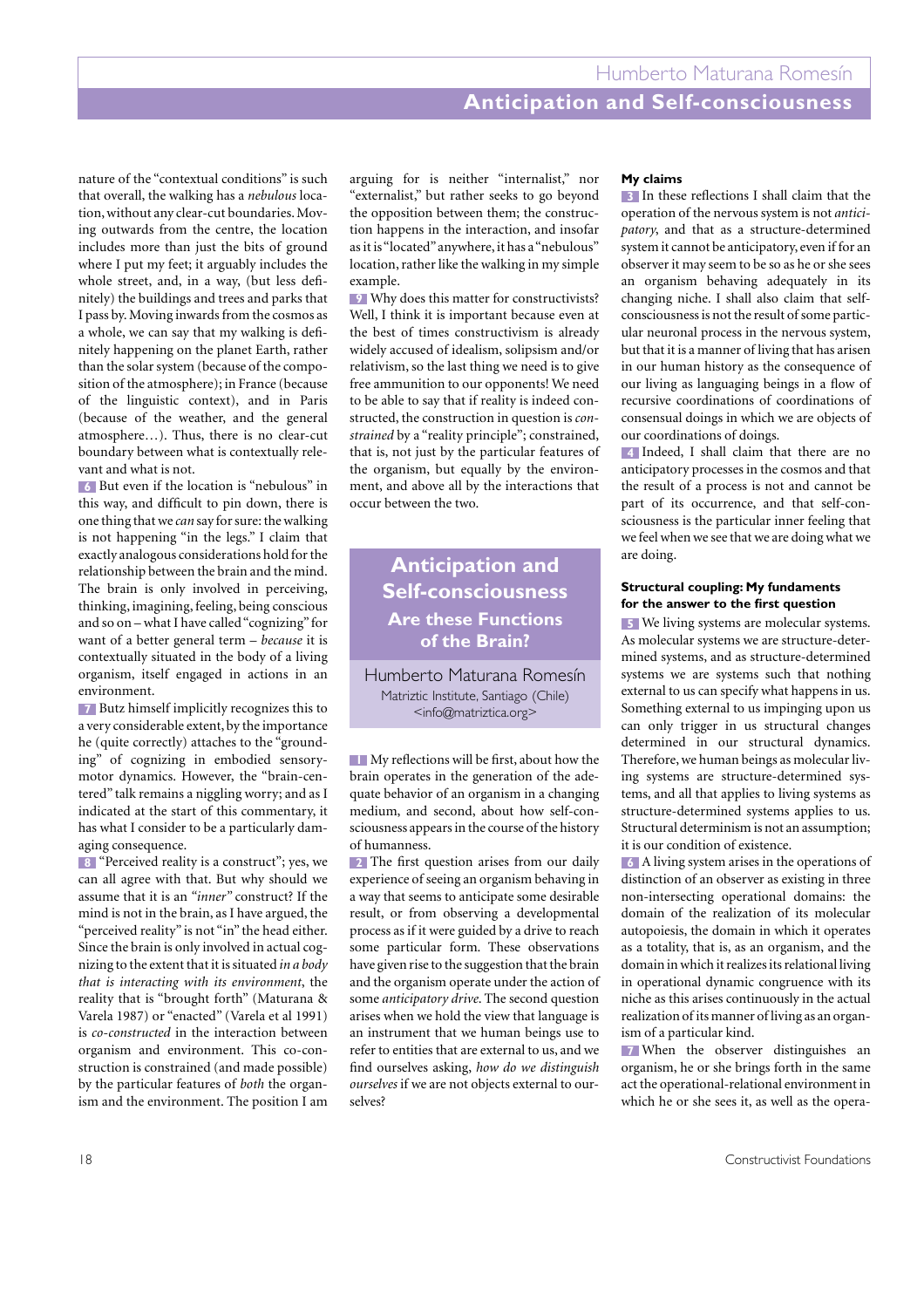### **Open peer commentaries**

tional-relational medium in which he or she imagines it to exist, and in which the organism realizes an individual niche that the observer cannot see unless the organism itself shows it to him or her with its behavior.

The observer calls "environment" all that **8** he or she sees surrounding the observed organism, and calls "medium" all that he or she imagines as the great container in which an organism realizes its living. The niche arises as that part of the medium that the organism "touches, sees, hears … or more generally encounters" in the many dimensions of the realization of its dynamic manner of living, and that the observer cannot see unless the organism reveals it through its living.

An organism exists in a continuous pro-**9** cess of structural changes as a result of its own internal structural dynamics modulated by the structural changes triggered in it by its interactions in its niche. The niche in which an organism realizes its living occurs in a continuous structural change arising in the interplay of the dynamics of the medium of which it is part, and the structural changes triggered in it by its encounters with the organism.

**10** The organism and its niche constitute an operational unity or totality in which both, the organism and its niche, change together congruently, in a process that follows a path that is continuously arising anew in the flow of their interactions. The path followed by the congruent changes of the organism and its niche arises in the encounter of otherwise independent processes, and an observer cannot predict its course even though he or she can expect one if the encounter occurs as part of a recurrent conservative dynamic that he or she has seen before as the environment of the organism, or has imagined as the medium in which it exists.

What an observer distinguishes as the **11** behavior of an organism is not something that the organism does by itself, but a changing relational dynamics that arises in the recursive encounter of the organism with its niche. As a changing relational dynamics, a behavior involves at the same time the organism in the realization of its autopoiesis, and the niche in the realization of its participation in the structural dynamics of the medium at that instant. In these circumstances, what an observer **12** sees as the behavior of an organism is its tangent encounter with its niche in a structural

dynamics of coherent structural changes that is the result of the history of recursive interactions between the organism and its niche. I have called such dynamics of coherent structural changes in which the organism conserves its autopoiesis, *structural coupling*.

When an observer sees an organism con-**13** serving its living (autopoiesis) in its domain of structural coupling in its niche, he or she sees it as an organism generating adequate behavior in its niche, whatever this may be. For the observer, the adequate behavior of the organism may appear as anticipatory, that is, as foreseeing what "the organism needed." Yet the organism was only operating in the coherences of its structural coupling in its niche, in the present of a history of recurrent dynamic structural coherences that constituted a matrix of operational-relational coherences in which the organism can conserve its living precisely because the organism and its niche change together around the conservation of the manner of living of the organism.

14 Systemic laws are abstractions of the spontaneous operational coherences of systems in any part of the cosmos that the observer brings about in its living. Three are the most fundamental ones, and I present them below.<sup>1</sup>

*Systemic law of the observer and observing*: **15** "Everything said is said by an observer (a human being making distinctions in languaging) to another observer that could be him or herself."

*Systemic law of conservation and change*: **16** "Whenever in a collection of elements a configuration of relations begins to be conserved, a space is opened for everything else to change around the configuration of relations being conserved."

*Systemic law of the course of history:* "The **17** course that follows the history of the structural change of organisms in general, and of human beings in particular, arises at every instant of the living of the organisms or of the human beings defined by the preferences and desires of the organism or the human being, and not by what an observer may think are opportunities or possibilities for the organisms or human beings involved. Something is an opportunity or a possibility only if it is desired."

*In synthesis:* What an observer sees as *ade-***18** *quate behavior* in an organism, is its operation in the present in dynamic structural coherence with the medium in its niche that is the result of the conservation of the operational structural coherence of the organism and its niche in a history structural drift in which the organism and its niche have changed together congruently. Such a process occurs spontaneously without the participation of any guiding orientation towards an end as a result of the operation of the organism as a structuredetermined system. Structural determinism is a constitutive basic feature of the cosmos that we human beings bring forth with our operation as molecular systems. Structural determinism does not imply predictability. Structural determinism is the basic condition that creates the possibility of understanding and explaining of all processes in the cosmos, even probabilistic ones.

**19** There is no possibility of the operation of any process that could be legitimately called *anticipatory* or that could be legitimately considered to occur under an anticipatory drive. If an observer sees an ordered process giving rise to some result that is surprising or admirable to him or her, and if he or she does not understand structural determinism, he or she will not understand the dynamic architecture that gave origin to that result, and will invent some semantic notion to connect the different instances of the process in a way that he or she can accept. The notion or idea of an *anticipatory drive* is such a semantic notion under the form of an *a priori* explanatory principle (cf. Ximena & Maturana 2008).

Everything in the cosmos occurs as it **20** occurs as a continuously changing present in which complexity arises in the encounter of processes that happen to be locally dynamically independent, even though they may be part of a larger systemic one. This is expressed in the following systemic law: "The result of a process does not and cannot operate in the process that gives origin to it" (Ximena & Maturana 2008).

### **Languaging and objects: My fundaments for the answer to the second question**

21 If we attend to what we do in language, we will realize that language occurs as a flow of living together in coordinations of coordinations of consensual doings. That is, we will realize that language occurs as languaging, in the flow of our living together in recursive consensual coordinations of doings. Language has the concreteness of the doings in